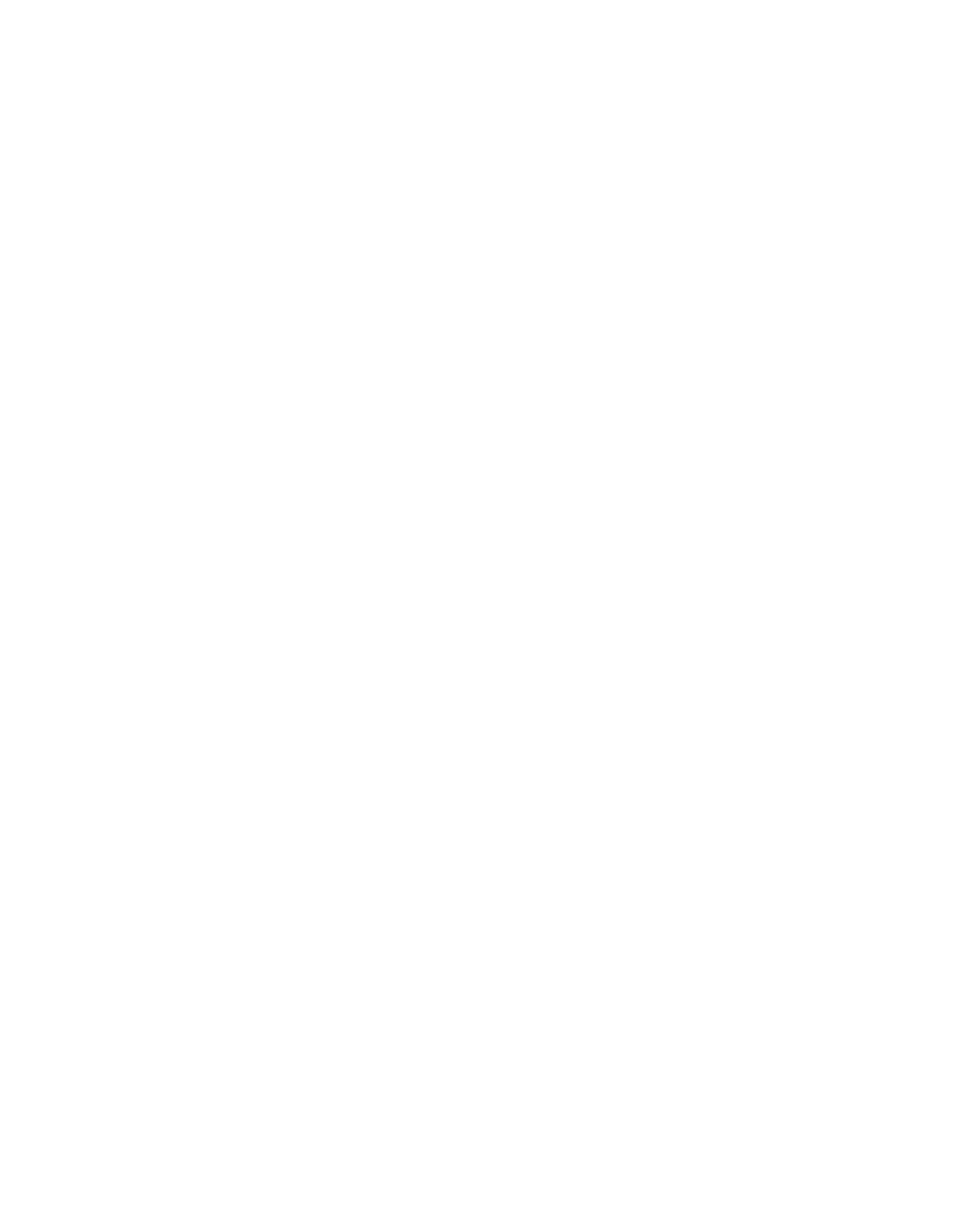Thured Brown

R R Numer

Sherrod Brown United States Senator

Mark R. Warner United States Senator

Angus S. King, United States Senator

MnMMMMNJLKMU

Richard Blumenthal United States Senator

Kyrsten Sinema United States Senator

Ror

Ron Wyden United States Senator

Amy Klobuchar United States Senator

Christopher S. Murphy United States Senator

n n M D E M ' o M )

Cardin

Benjamin L. Cardin United States Senator

Raphael G. Warnock

United States Senator

Tobehan